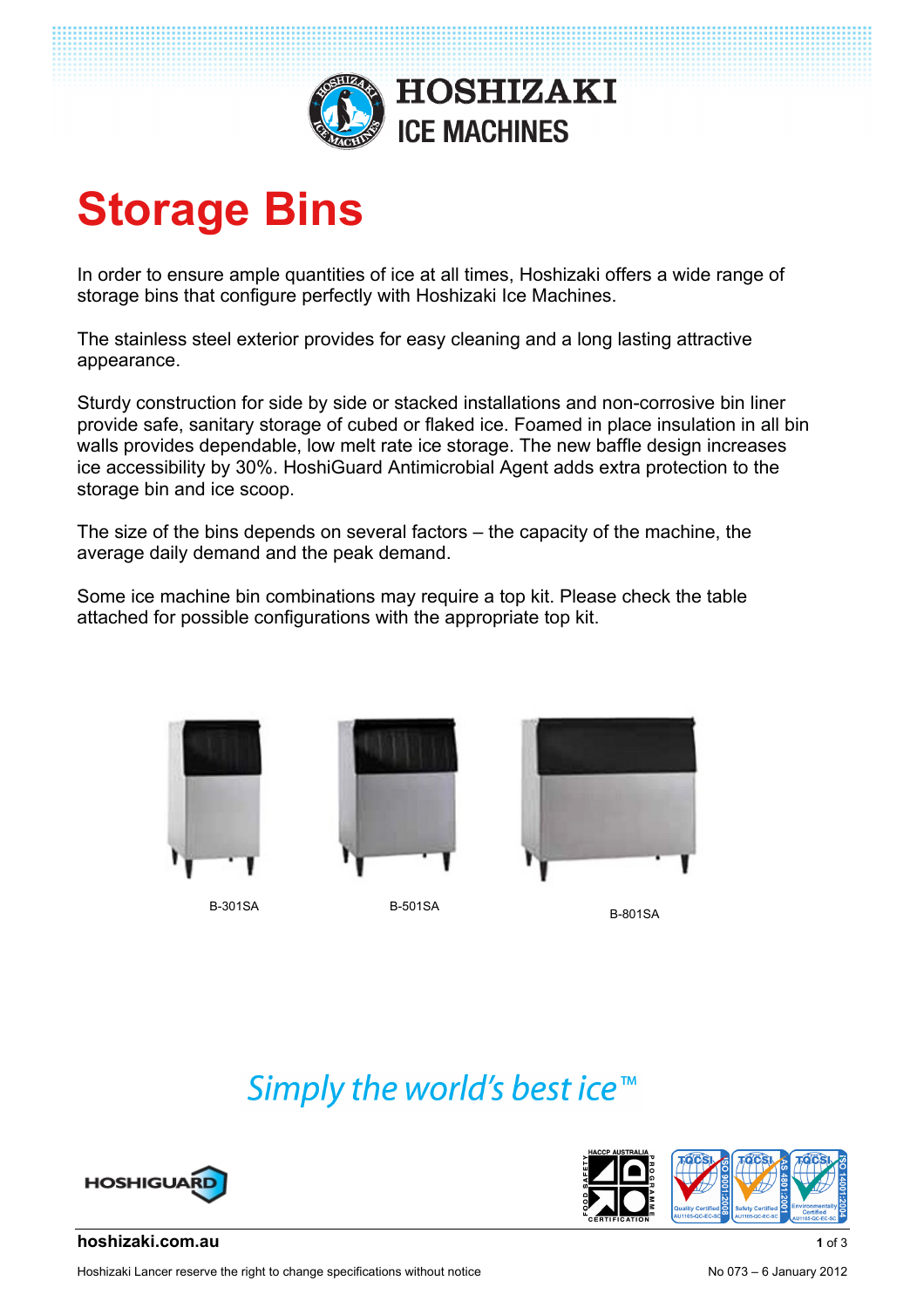

## **Storage Bins**

| Model          | Hoshizaki Lancer<br><b>Part Number</b> | <b>Bin Capacity</b> | <b>Dimensions</b><br>$W \times D \times H$ (mm)<br>(excl legs) | Weight (net) |
|----------------|----------------------------------------|---------------------|----------------------------------------------------------------|--------------|
| <b>B-301SA</b> | 91000025                               | 144kg               | 560 x 820 x 1020                                               | 34kg         |
| <b>B-501SA</b> | 91000026                               | 217kg               | 762 x 820 x 1020                                               | 47kg         |
| <b>B-801SA</b> | 91000027                               | 348kg               | 1220 x 820 x 1020                                              | 64kg         |

## **Top Kits**

| Model          | <b>IM240D</b> | <b>KM900</b>           | IM240A, KM515,<br>KM650, FM251,<br><b>FM481. FM600</b> | <b>KMD201</b>          | 2 x IM240A, 2 x KM515,<br>2 x KM650, 2 x FM251,<br>2 x FM481, 2 x FM600 | 2 x KMD201 | KM1301                 | <b>FM750.</b><br>FM1000.<br><b>FM1200</b> | <b>FM1800</b> |
|----------------|---------------|------------------------|--------------------------------------------------------|------------------------|-------------------------------------------------------------------------|------------|------------------------|-------------------------------------------|---------------|
| <b>B-301SA</b> | N/A           | N/A                    | No top kit required                                    | No top kit<br>required | N/A                                                                     | N/A        | N/A                    | N/A                                       | N/A           |
| <b>B-501SA</b> | <b>NA</b>     | No top kit<br>reauired | 8D                                                     | 8D                     | N/A                                                                     | N/A        | N/A                    | No top kit<br>reguired                    | N/A           |
| <b>B-801SA</b> | <b>IMD</b>    | $18D +$<br>TK30        | $8D + 18D$                                             | $8D + 18D$             | 4DM                                                                     | 4DM + 4DR  | No top kit<br>required | 18D                                       | TK-1800       |